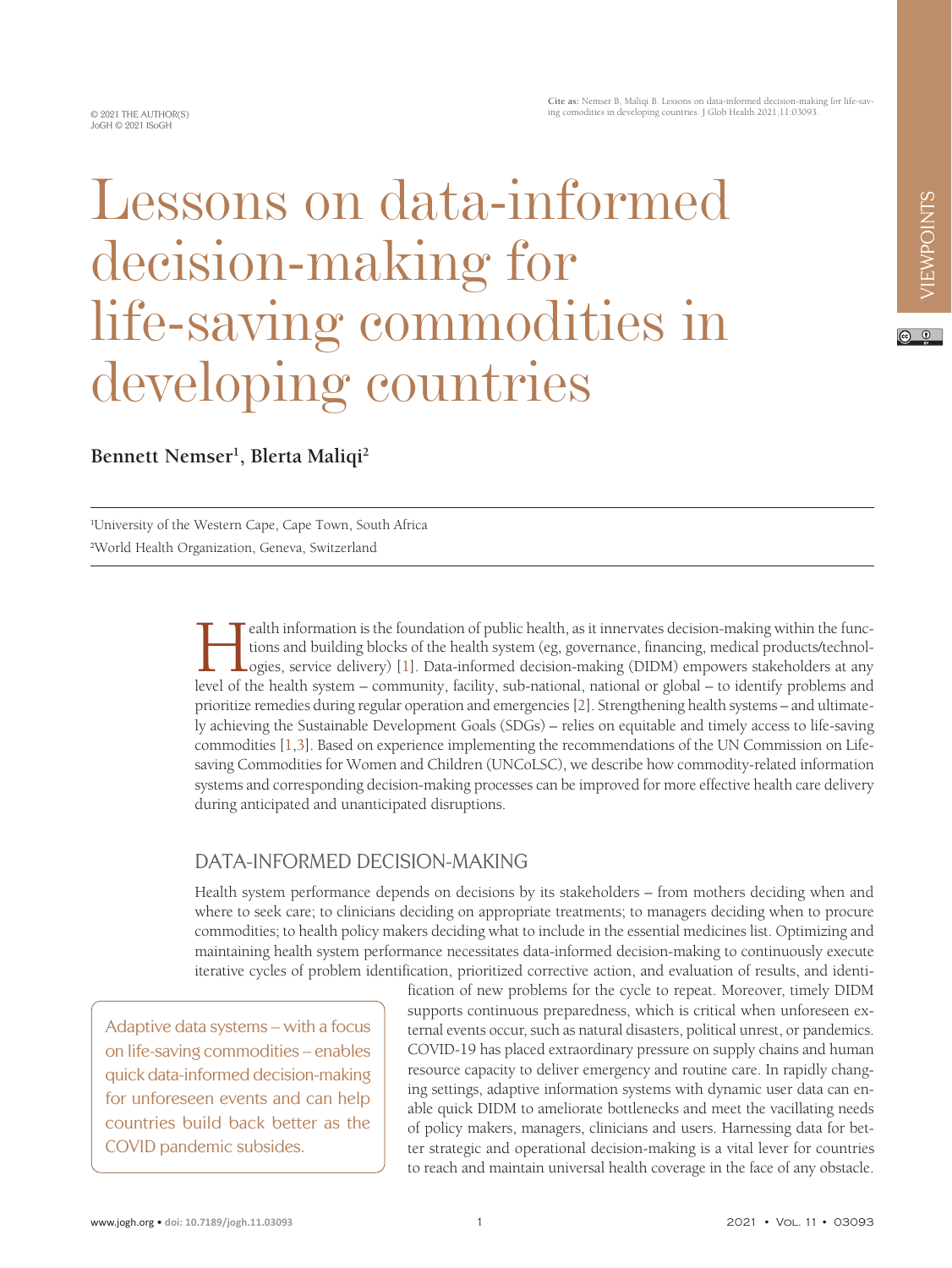<span id="page-1-0"></span>

| <b>COMMODITY</b>             | <b>CONDITION(S)</b>                    |
|------------------------------|----------------------------------------|
| Reproductive health          |                                        |
| Female condom                | Contraceptive                          |
| Implants                     | Contraceptive (long-term)              |
| Emergency contraceptives     | Contraceptive                          |
| Maternal health              |                                        |
| Oxytocin                     | Post-partum hemorrhage (PPH)           |
| Misoprostol                  | Post-partum hemorrhage (PPH)           |
| Magnesium sulfate            | Eclampsia / Pre-eclampsia              |
| Newborn health               |                                        |
| Injectable antibiotics       | Bacterial infection, sepsis            |
| Antenatal corticosteroids    | Pre-term respiratory distress syndrome |
| Chlorhexidine                | Newborn cord care                      |
| Resuscitation equipment      | Newborn asphyxia                       |
| Child health                 |                                        |
| Amoxicillin                  | Pneumonia                              |
| Oral rehydration salts (ORS) | Diarrhea                               |
| Zinc.                        | Diarrhea                               |

## LIFE-SAVING COMMODITIES FOR WOMEN AND CHILDREN

Annually, more than six million maternal, newborn, child and adolescent deaths occur – most of them preventable [\[3](#page-3-2),[4\]](#page-3-3). In 2012, the United Nations Commission on Life-saving Commodities for Women and Children (UNCoLSC) [\[5](#page-3-4)] outlined an ambitious agenda to broaden access to 13 high-impact, lowcost commodities to reduce preventable maternal, newborn and child health mortality (**[Table 1](#page-1-0)**). To support this agenda, the Reproductive, Maternal, Newborn, and Child (RMNCH) Fund, a multi-UN agency funding mechanism, supplied shortterm financial resources to 14 selected low- or middle-income countries (LMICs) for RMNCH acceleration plans. These plans were country-specific, developed by government-led coordinating mechanisms, and include a vast array of RMNCH-related activities (eg, staffing, training, commodity procurement, strengthening information systems, demand generation) [[6\]](#page-3-5). Over five years, these countries experienced significant im-

provement in alleviation of systemic bottlenecks for life-saving commodities and stock availability [[6\]](#page-3-5).

Elements to strengthen data-informed decision-making include comprehensiveness of data types; data accessibility and transparency; local adaptation; inclusivity of decision makers; and ongoing evaluation.

#### IMPROVING DATA-INFORMED DECISION-MAKING FOR LIFE-SAVING COMMODITIES

Design and implementation of RMNCH acceleration plans, heavily relied on DIDM to strategically guide commodity programming and investment [[6](#page-3-5),[7\]](#page-3-6). Across countries, commodity-related information systems and associated DIDM processes are heterogenous and face sizable challenges. The following DIDM life-saving commodities key areas have to be strengthened: 1) comprehensiveness of data types; 2) accessibility and transparency; 3) local adaptation; 4) inclusivity of decision makers; and 5) implementation and impact evaluation.

## COMPREHENSIVENESS OF DATA TYPES

Addressing any systemic health delivery issue in LMICs, such as access to and appropriate administration of life-saving commodities, requires a multitude of data types for DIDM. Rather than an exhaustive list, below are critical data types often requiring improvement across countries:

- 1. **Commodity forecast, pricing and procurement**: Generating accurate commodity procurement needs across government and partners as well as gaining timely access to pricing options for life-saving commodities strengthens a country's cost-efficiency and purchasing power within the market. Unfortunately, RMNCH commodity pricing data in public domain is scarce, while information sharing among government and partners on demand quantification and procurement is infrequent or not coordinated for efficient purchasing practices.
- 2. **Supply management and distribution**: Tracking commodity shipment, receipt and status of availability at every location - from the central store to health facilities and community providers - helps ensure preparedness, efficient commodity usage, and loss reduction. However, generating this type of data, typically via electronic logistic management information systems (eLMIS), is hindered by uneven access to technology and connectivity, timeliness and quality of data entry and transfer, as well as its actual utilization across all facilities / providers.
- 3. **Quality of care**: Measuring the appropriateness, quality, and client perspectives of care delivered by providers allows assessment of clinical standards adherence and identification of areas for improvements. Measurement of quality of care is highly contextualized and resource intensive, which limits scope across services delivered and feasibility of standardized routine monitoring.
- 4. **Financial resource allocations**: Collating information on financial resources available from the government and all development partners can facilitate prioritization and alignment of planned commodity- and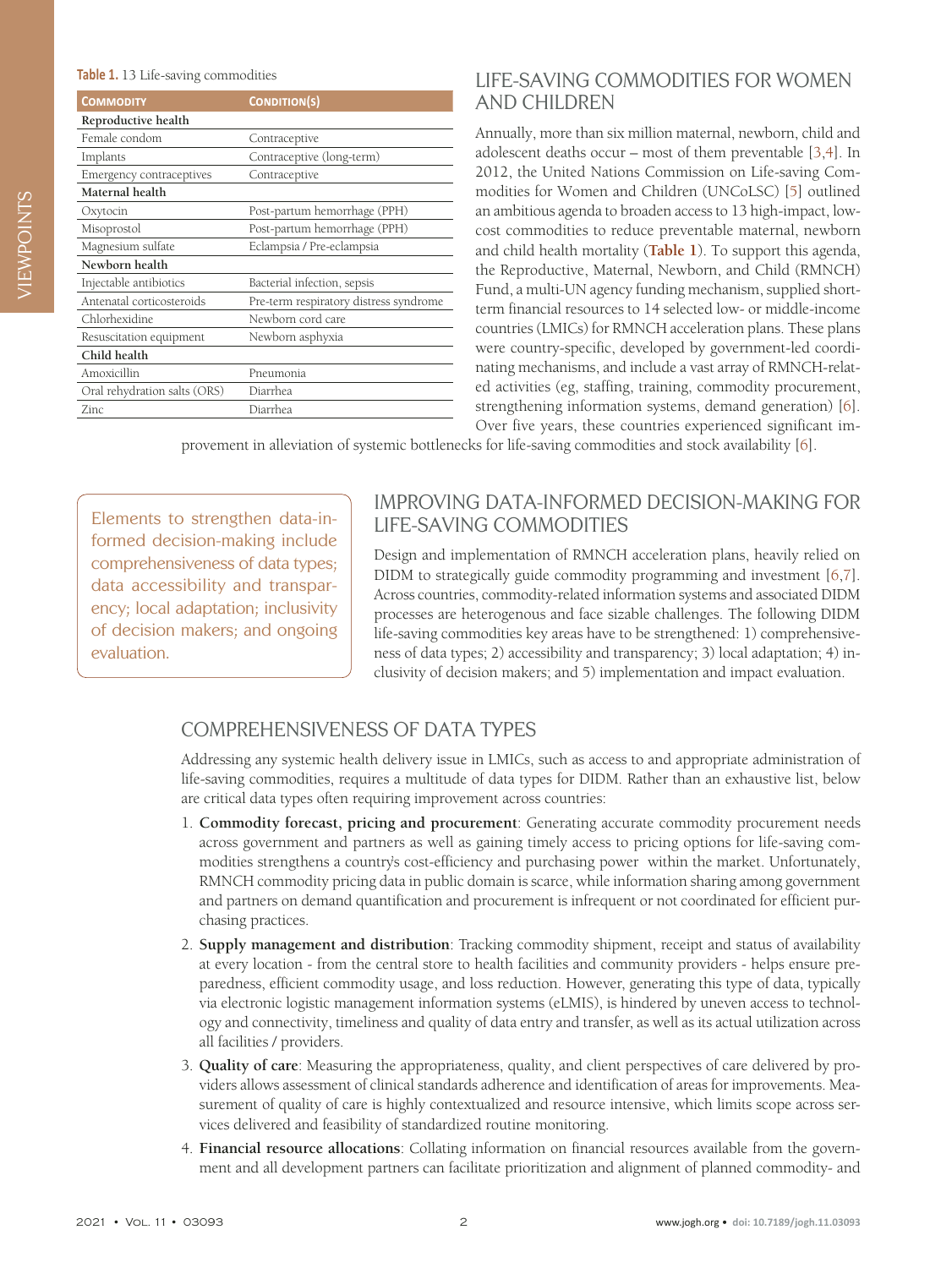other RMNCH-related activities. To improve utility, disaggregated budget line items are essential; however, partners often resist sharing detailed budget data.

5. **Qualitative data on upstream systemic barriers**: Synthesized and nuanced qualitative policy, regulatory, and programmatic data helps understand where bottlenecks occur along the RMNCH programme imple-mentation pathway (eg, MNCH Asset Tracker or RMNCH Situation Analysis [\[6](#page-3-5)]<sup>6</sup>). While these data exist in various forms and sources, time and resources are required to collate, manage and update this information for decision-making.

#### ACCESSIBILITY AND TRANSPARENCY

Comprehensive data can only be useful if they are transparent and accessible to decision makers. Timely and effective course corrections often require more than only summarized data at national or regional level, so disaggregated data at health facility or community level are needed to take targeted action. While health management information systems (eg, District Health Information System 2, DHIS2) are increasingly more accessible at facility level, other critical data sets (eg, eLMIS) are often inaccessible to public health stakeholders. For example, DHIS2 can illustrate the number of children treated for a condition (eg, pneumonia) by health facility, but eLMIS data on commodity stockouts for the same facility is not accessible. To manage these complex, cross-organizational data systems, countries are progressively deploying data interoperability layers, which connect disparate information systems and allows easier accessibility by decision makers. For example, an interoperability layers could connect existing DHIS2, eLMIS and staffing information systems to allow decision makers to simultaneously view service delivery, commodity availability, and staffing levels for each health facility across the country.



**Photo: Medicine kit, including life-saving commodities, of a community health worker in Southern Malawi (from Bennett Nemser's own collection, used with permission).**

For transparency, expansive authorization opens data sets to more users, which can drive data quality improvements, hypothesis generation for further exploration, and collectively more effective DIDM [\[2](#page-3-1)]. Transparency is not limited to sharing between the government and development partners, but should extend to community members, public stakeholders and civil societies from local to global levels. Stakeholders on the far ends of the international development continuum - local beneficiaries (eg, women and children in developing countries) and funders (eg, taxpayers in developed countries) - often have the least access to data. Transparency and accessibility of data sources builds trust and more accurate learning amongst all stakeholders.

## LOCAL ADAPTATION

Data systems must be adapted to generate operationally meaningful information for local decision makers to address deficiencies in accessing and using life-saving commodities. Put simply, no two countries, communities, decision makers or decisions are exactly the same, so data systems should reflect this diversity. Two examples of this local adaptation include the RMNCH Scorecard and the Network for Improving Quality of Care (QOC) for Maternal, Newborn and Child Health. The RMNCH Scorecard approach relied on in-country stakeholders from multiple operating levels to generate a unique set of actionable indicators, which were transparent and publicly shared to illicit focused attention and corrective action in each locality. Second, the QOC Network [\[8](#page-3-7)] was designed to empower teams of local health staff to initiate short cycles of problem identification, data collection and evaluation to correct underperforming service delivery. These approaches are less rigid and place higher importance on indicators valued by end users for the unique challenges facing their local women and children.

## INCLUSIVITY OF DECISION-MAKERS

Prioritizing and addressing the most pressing problems in a community requires input from a diverse and inclusive set of stakeholders. While decisions are informed by data, the perspectives and biases – both positive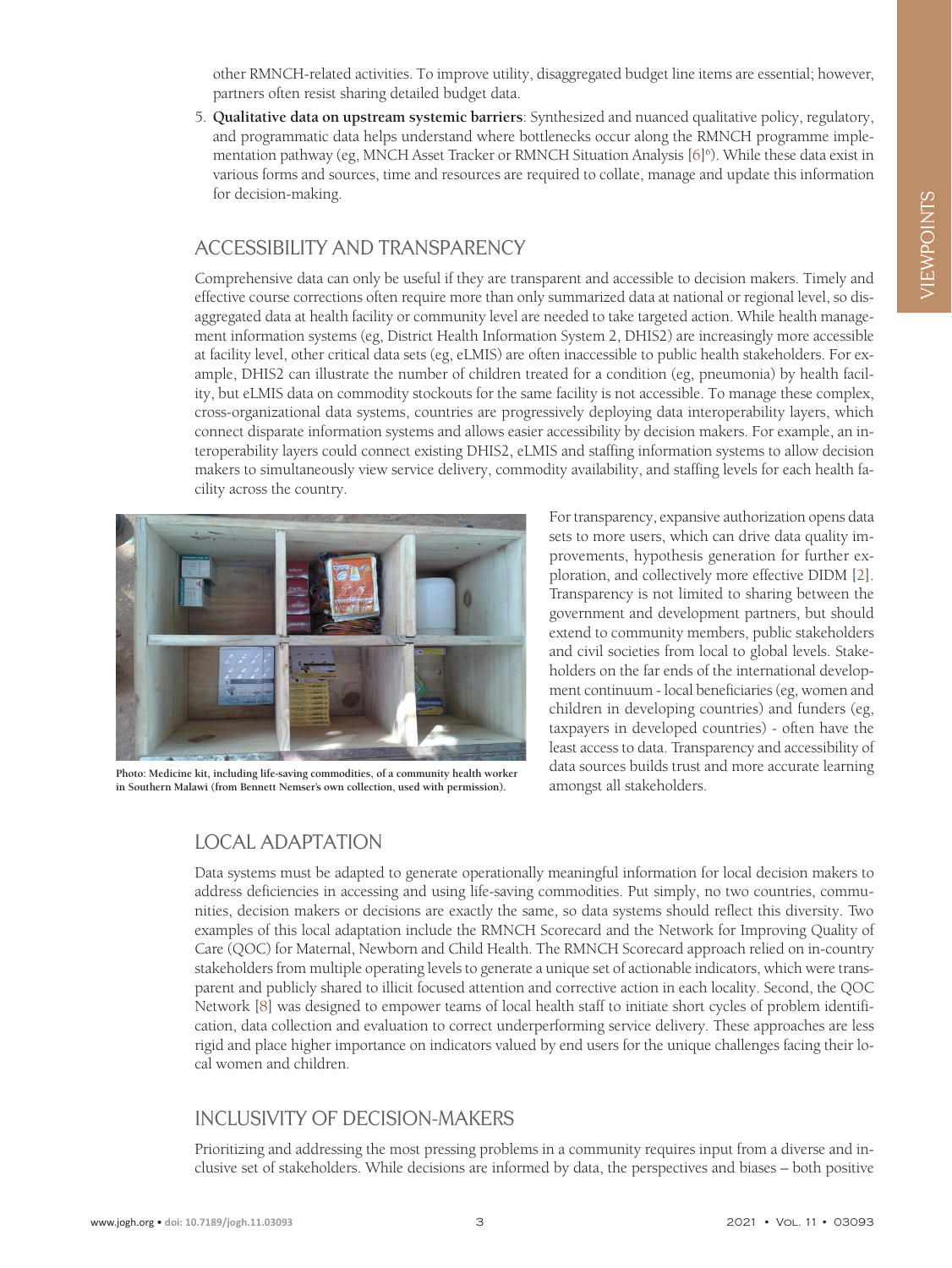and negative - of decision makers hold great influence. Too often, civil society and community leaders are left out of prioritization and decision-making processes for life-saving interventions that deeply impact their communities. For example, the Global Financing Facility (GFF) at its onset limited participation and influence of civil society, but quickly shifted to a more inclusive approach [[9\]](#page-4-0). Without guidance from the most vulnerable stakeholders, development partners risk misdirecting projects and jeopardizing the value of supply chains and service delivery infrastructure.

## IMPLEMENTATION AND IMPACT EVALUATION

The final step for effective DIDM for life-saving commodities is evaluating the implementation and impact of decisions to learn for iterative improvements. The RMNCH Fund provided short-term catalytic funding for life-saving commodities, but the relatively short project cycle and budget only permitted an evaluation focused on implementation rather than impact [\[10](#page-4-1)]. While funds were efficiently deployed and activities effectively implemented by country teams, the impact of program decisions on health outcomes for women and children were unclear. Projects with a larger footprint and time horizon, such as the GFF, are wise to invest in a robust impact evaluation (with preferably rapid evaluation cycles and alongside implementation research) to fully understand the effectiveness of their decision-making on beneficiaries.

## **CONCLUSION**

Ensuring all women and children have access to life-saving commodities is a fundamental component of universal health coverage and has become deeply entrenched in the global health agenda [\[3](#page-3-2)]. Achieving these ambitious goals in each country will rely on the strength of commodity-related data and associated decisionmaking processes. Adaptive data systems – with commodities as a central element – can help countries build back better as the COVID pandemic wanes. Robust DIDM enables health professionals and community stakeholders to more accurately learn from the past and decide their future trajectory.

**Funding:** No funding was received for the writing of this manuscript. (Note: Financing for RMNCH Fund was provided by Governments of Norway (NORAD) and United Kingdom (DFID), but they had no role in the writing of the manuscript).

**Authorship contributions:** BN and BM drafted the manuscript. Both authors contributed to the design and writing of the manuscript as well as agree with the conclusions.

**Competing interests:** The authors completed the ICMJE Disclosure of Interest Form (available upon request from the corresponding author), and declare no conflicts of interest.

- <span id="page-3-0"></span>1 World Health Organization. Everybody's Business: Strengthening Health Systems to Improve Health Outcomes: WHO's Framework for Action. Geneva: WHO; 2007.
- <span id="page-3-1"></span>2 Nutley T. Improving Data Use in Decision Making: An Intervention to Strengthen Health Systems. Chapel Hill, NC; MEA-SURE Evaluation; 2012.
- <span id="page-3-2"></span>3 Every WEC. The Global Strategy for Women's and Children's and Adolescents' Health (2016-2030): Survive, Thrive, Transform. Vol 1. New York: Every Woman Every Child; 2015.
- <span id="page-3-3"></span>4 UN Inter-agency Group for Child Mortality. Levels & Trends in Child Mortality - Report 2019. New York: UNICEF; 2019.
- <span id="page-3-4"></span>5 Every Woman Every Child UN. UN Commission on Life-Saving Commodities for Women and Children: Commissioners' Report 2012. New York: UNICEF; 2012.
- <span id="page-3-7"></span><span id="page-3-6"></span><span id="page-3-5"></span>6 Nemser B, Sera D, Springstubb N, Pronyk P, Friedman H, Kabuteni T, et al. Progress towards the UN Commission on Life Saving Commodities recommendations after five years: a longitudinal assessment. J Glob Health Rep. 2020;4:e2020031.
- 2022 Vol. 12 Muslim Depart of Aquist Cherena: WHO; 2007.<br>
22 Nulty I. Improving Data Use in Decision Making: An Intervention to Strengthen Health Systems. Chapel Hill, NC; MEA-<br>
22 SURE Evaluation; 2012.<br>
3 Every WEC. 7 Nemser B, Aung KM, Mushamba M, Chirwa S, Sera D, Chikhwaza O, et al. Data-informed decision-making for life-saving commodities investments in Malawi: A qualitative case study. Malawi Med J. 2018;30:111. [Medline:30627339](https://www.ncbi.nlm.nih.gov/entrez/query.fcgi?cmd=Retrieve&db=PubMed&list_uids=30627339&dopt=Abstract) [doi:10.4314/](https://doi.org/10.4314/mmj.v30i2.11) [mmj.v30i2.11](https://doi.org/10.4314/mmj.v30i2.11)
	- 8 World Health Organization. Quality, Equity, Dignity (QED): A Network for Improving Quality of Care for Maternal, Newborn and Child Health: Monitoring Framework. Geneva: WHO; 2017.